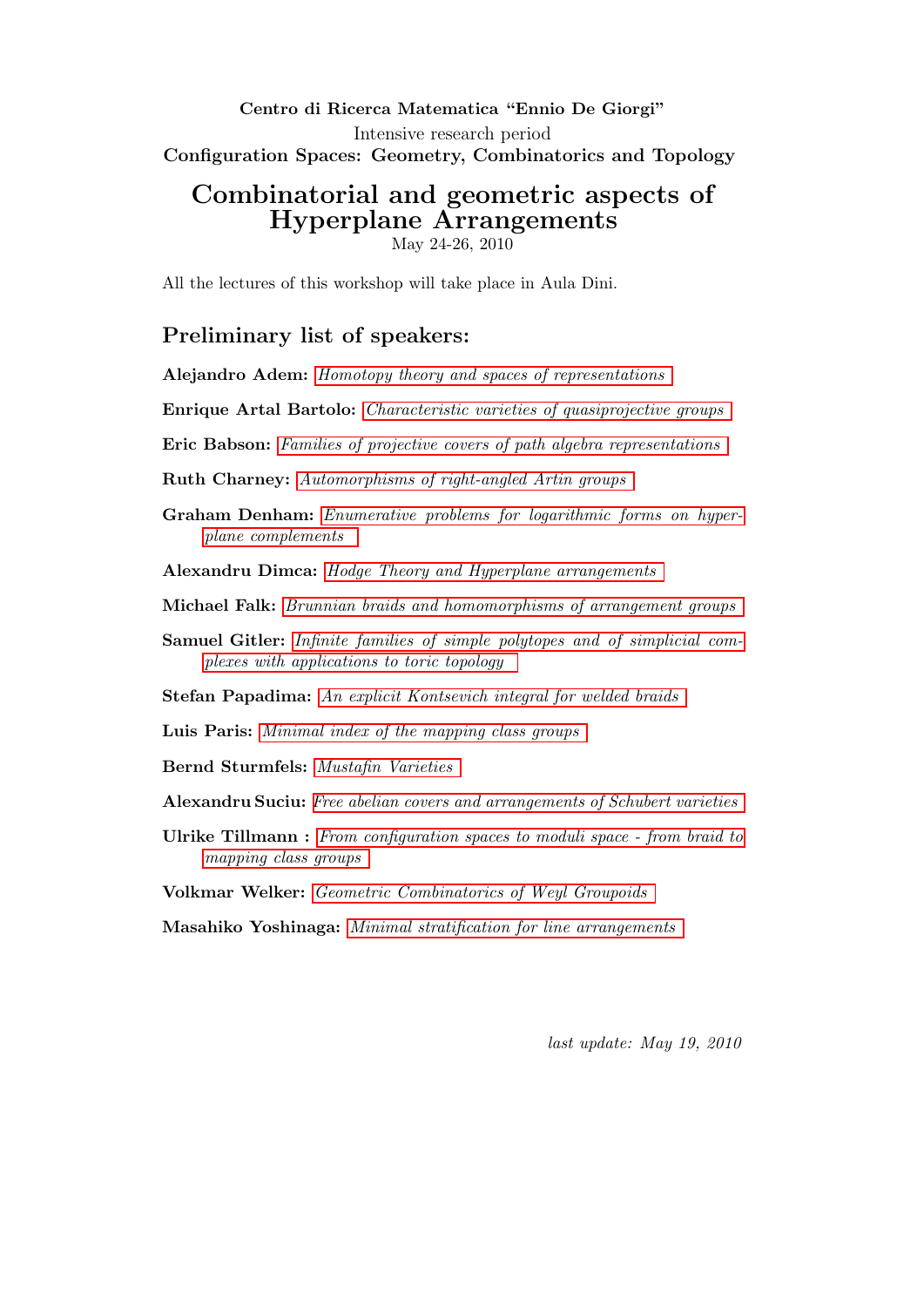|                 |                       |                 | Combinatorial and geometric aspects of Hyperplane Arrangements |
|-----------------|-----------------------|-----------------|----------------------------------------------------------------|
|                 |                       | May 24-26, 2010 |                                                                |
|                 |                       | Timetable       |                                                                |
| Hour            |                       |                 | Monday, May 24th   Tuesday, May 25th   Wednesday, May 26th     |
| $9:00 - 10:00$  | Registration          | A. Dimca        | A. Adem                                                        |
| $10:00 - 10:30$ |                       | Coffee break    |                                                                |
| $10:30 - 11:30$ | $\mathbf U.$ Tillmann | E. Babson       | S. Gitler                                                      |
| $11:45 - 12:45$ | M. Falk               | M. Yoshinaga    | G. Denham                                                      |
| $12:45 - 14:45$ |                       | Lunch break     |                                                                |
| $14:45 - 15:45$ | <b>B.</b> Sturmfels   | A. Suciu        | S. Papadima                                                    |
| 15:45-16:15     |                       | Coffee break    |                                                                |
| $16:15 - 17:15$ | V. Welker             | L. Paris        | R. Charney                                                     |
| $17:30 - 18:30$ | E. Artal Bartolo      |                 |                                                                |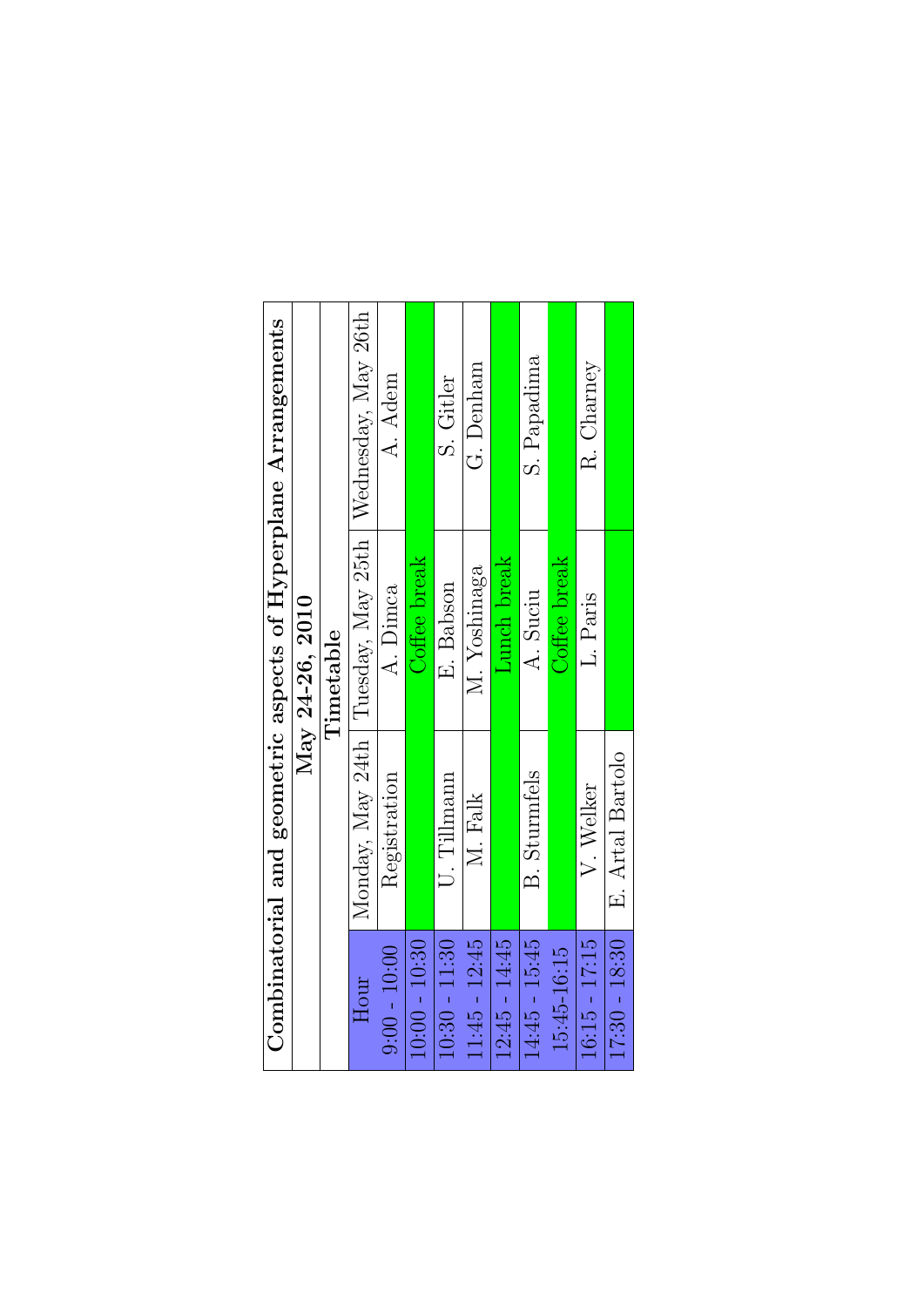## Abstracts:

<span id="page-2-0"></span>Alejandro Adem LIST OF SPEAKERS University of British Columbia Homotopy theory and spaces of representations

Using spaces of homomorphisms and the descending central series of the free groups, simplicial spaces are constructed for each integer  $q > 1$  and every topological group G, with realizations  $B(q, G)$  that filter the classifying space BG. In particular for  $q = 2$  this yields a single space  $B(2, G)$  assembled from all the n-tuples of commuting elements in G. Homotopy properties of the  $B(q, G)$ will be described for finite groups, and cohomology calculations provided for compact Lie groups. Recent results on understanding both the number and stable homotopy type of the components of related spaces of representations will also be discussed.

### <span id="page-2-1"></span>**Enrique Artal Bartolo LIST OF SPEAKERS**

Universidad de Zaragoza Characteristic varieties of quasiprojective groups

Following the work of Beauville, Arapura, Delzant, Simpson a description of characteristic varieties of quasiprojective groups is given. This invariant measures the jumping numbers for the cohomology with respect to local system of coefficients. This description provides a number of obstructions (following ideas of Dimca, Papadima an Suciu) which can be applied to study the quasiprojectivity of Tits-Artin groups. It is a joint work with J.I. Cogolludo and D. Matei.

<span id="page-2-2"></span>**Eric Babson** LIST OF SPEAKERS UC Davis Families of projective covers of path algebra representations

We mark representations of the path algebra of a finite directed graph by a projective cover and consider the modules annihilated by the edge ideal. The resulting varieties are paved by fairly simple objects, and much of the geometry is carried by a 1-dimensional skeleton.

Joint work with Birge Huisgen-Zimmermann and Rekha Thomas.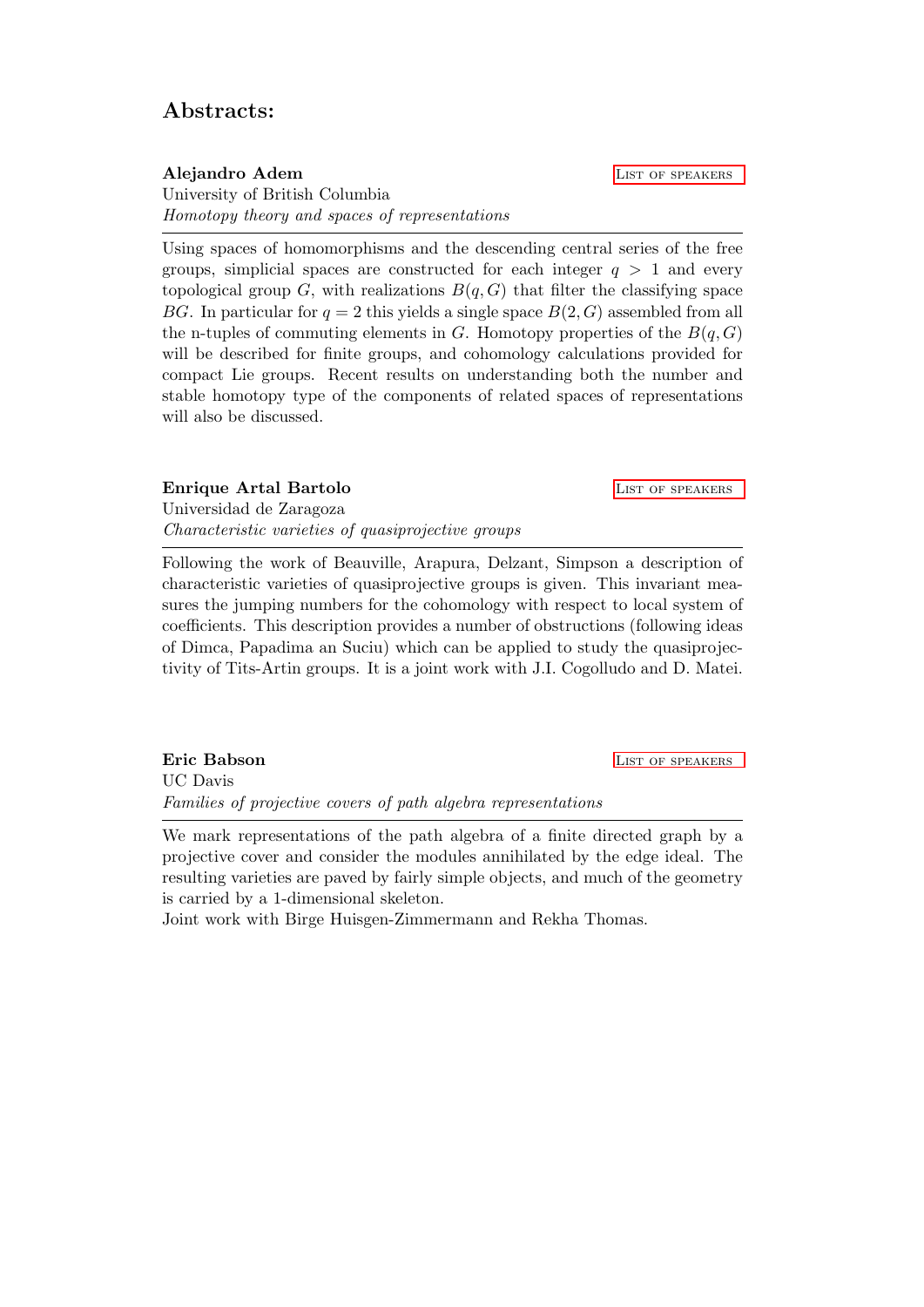<span id="page-3-0"></span>Automorphism groups of free groups have many properties in common with automorphism groups of free abelian groups, i.e.,  $GL(n, \mathbb{Z})$ . Interpolating between these are the automorphism groups of right-angled Artin groups. We discuss the current state of knowledge about these groups.

### <span id="page-3-1"></span>Graham Denham **LIST OF SPEAKERS**

University of Western Ontario Enumerative problems for logarithmic forms on hyperplane complements

The study of modules of logarithmic vector fields and forms on hyperplane complements now has a 30-year history that has revealed some interesting subtleties. For example, a famous formula of Solomon and Terao expresses the characteristic polynomial of the arrangement (matroid) in terms of a specialization of the Hilbert series of modules of logarithmic differentials: however, the Hilbert series of such a module is not uniquely determined by the matroid. I will describe some recent results that give new relations amongst the Chern classes of sheaves of logarithmic forms, in some cases leading to explicit formulas and a "geometric" explanation of Solomon and Terao's formula. This is joint work with Mathias Schulze.

<span id="page-3-2"></span>Alexandru Dimca and the List of Speakers and List of Speakers

Universit´e de Nice Sophia Antipolis, France Hodge Theory and Hyperplane arrangements

It was known since a long time that the cohomology of a hyperplane arrangement complement enjoys very special Hodge theoretic properties, which lead to a precise relationship between the associated characteristic varieties and the resonance varieties. After recalling in detail these results we discuss several recent extensions, covering in particular the case of Milnor fibers of hyperplane arrangements.

<span id="page-3-3"></span>Michael Falk **List of Speakers** List of Speakers Northern Arizona University Brunnian braids and homomorphisms of arrangement groups

We describe a generalization of Stanford's theorem characterizing Brunnian braids, and give an application to fundamental groups of complements of complex hyperplane arrangements. In some cases one is able to show these arrangement groups are subdirect products of free groups, and draw conclusions about their residual properties and homological finiteness type. This is joint work with Daniel C. Cohen and Richard Randell.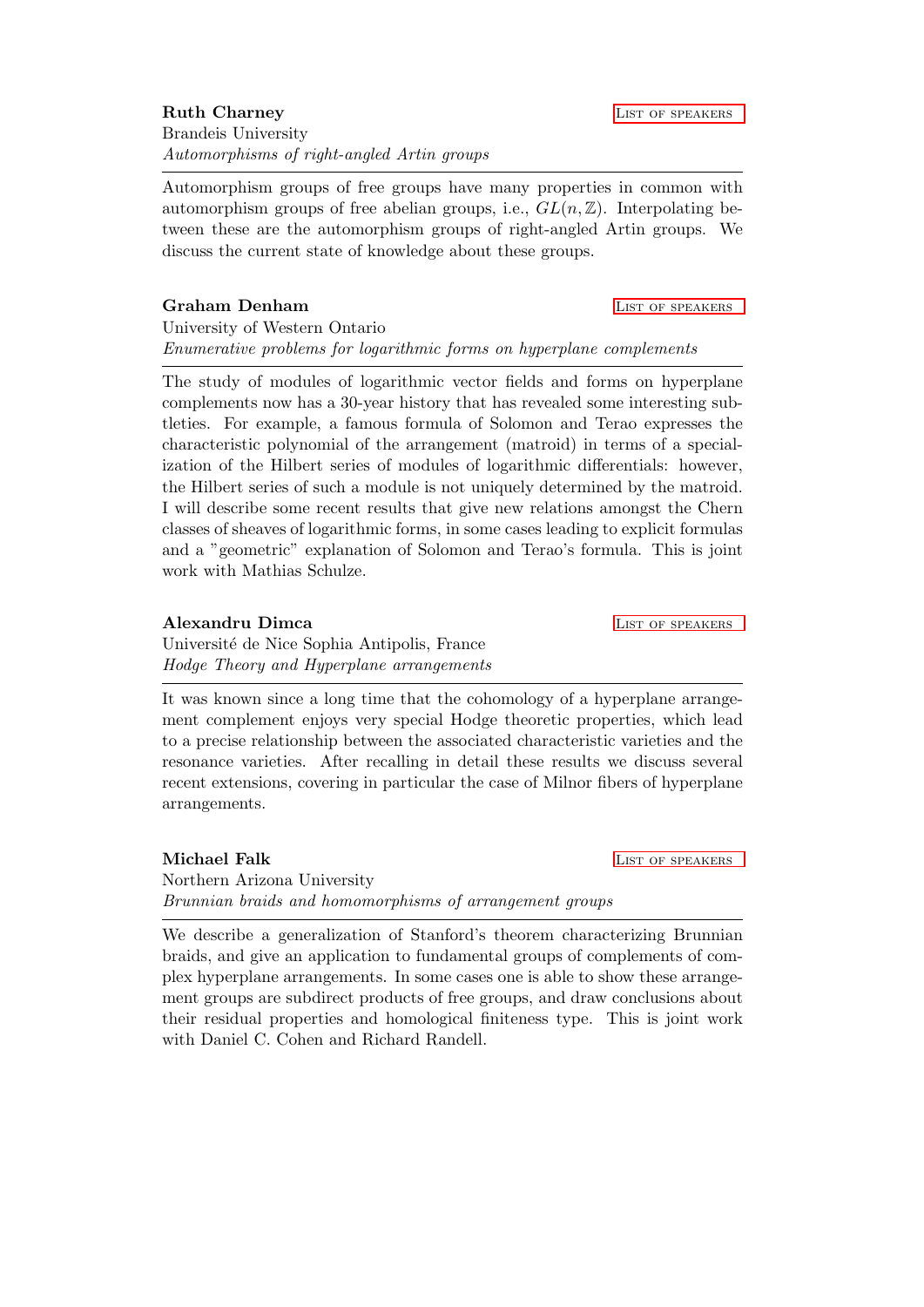### <span id="page-4-0"></span>Samuel Gitler **LIST OF SPEAKERS**

Centro de Investigación y de Estudios Avanzados (Cinvestav) del Instituto Politécnico Nacional (IPN), Mexico

Infinite families of simple polytopes and of simplicial complexes with applications to toric topology

We construct infinite families of simple polyopes associated to a given one as well as infinite families of abstract simplicial complexes associated with a given one. We will give some applications to toric topology.

#### <span id="page-4-1"></span>Stefan Papadima **LIST OF SPEAKERS**

Institute of Mathematics "Simion Stoilow" of the Romanian Academy, Bucharest An explicit Kontsevich integral for welded braids

Drinfeld used associators to construct faithful representations of braid groups into complete algebras of chord diagrams, whose extension to the group ring induces a multiplicative isomorphism, at the associated graded level. We do the same, for welded braid groups and oriented chord diagrams. Our representations are defined over the rationals, by simple explicit formulae. This is joint work with Barbu Berceanu.

<span id="page-4-2"></span>Luis Paris **Luis Paris 2018** Université de Bourgogne Minimal index of the mapping class groups

The minimal index of a group  $G$  is defined to be the minimal index for a proper subgroup of G. This invariant is not so exiting in general, except for groups such as the mapping class groups that are perfect and residually finite. The goal of this talk is to present a joint work with J. A. Berrick and V. Gebhardt where we calculate the minimal indices of the mapping class groups.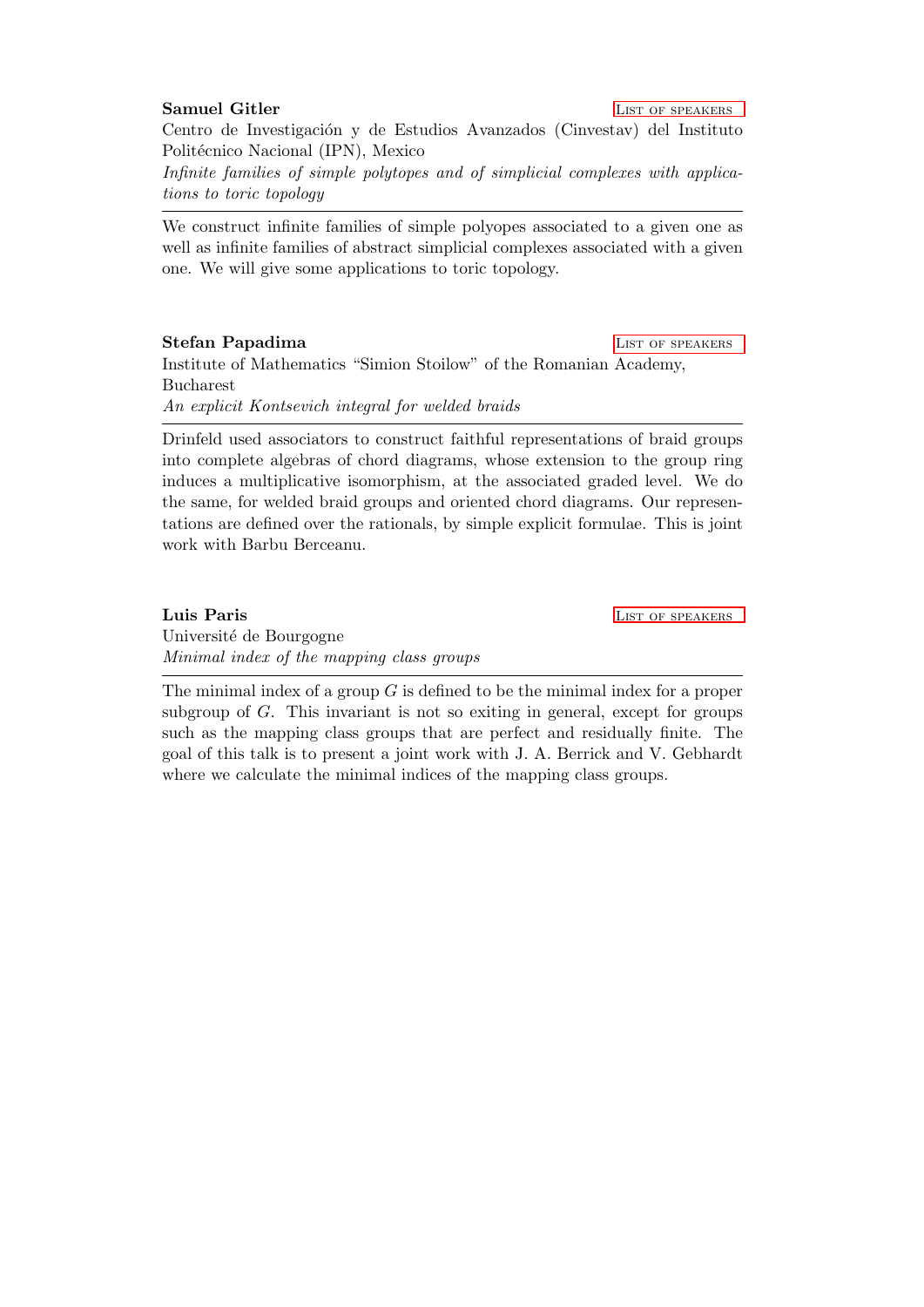<span id="page-5-0"></span>A Mustafin variety is a degeneration of projective space induced by a point configuration in a Bruhat-Tits building. The special fiber is reduced and Cohen-Macaulay, and its irreducible components form interesting combinatorial patterns. For configurations that lie in one apartment, these patterns are regular mixed subdivisions of scaled simplices, and the Mustafin variety is a twisted Veronese variety built from such a subdivision. This connects our study to tropical and toric geometry. For general configurations, the irreducible components of the special fiber are rational varieties, and any blow-up of projective space along a linear subspace arrangement can arise. A detailed study of Mustafin varieties is undertaken for configurations in the Bruhat-Tits tree of  $PGL(2)$  and in the two-dimensional building of  $PGL(3)$ . The latter yields the classification of Mustafin triangles into 38 combinatorial types. This is joint work with Dustin Cartwright, Mathias Haebich and Annette Werner.

A [pdf](http://uk.arxiv.org/pdf/1002.1418.pdf) file of the talk is avalilable on the arXiv at the web-page [http://front.](http://front.math.ucdavis.edu/1002.1418) [math.ucdavis.edu/1002.1418](http://front.math.ucdavis.edu/1002.1418).

<span id="page-5-1"></span>Alexandru Suciu LIST OF SPEAKERS

Northeastern University, Boston Free abelian covers and arrangements of Schubert varieties

The connected, regular,  $\mathbb{Z}^k$ -covers of a finite CW-complex X are parametrized by the points in the Grassmannian of k-planes in  $V = H^1(X, \mathbb{Q})$ . Moving about this rational Grassmannian, and recording when the Betti numbers (up to some fixed degree  $i$ ) of the corresponding covers are finite carves out certain subsets  $\Omega_k^i(X)$  of  $\mathrm{Gr}_k(V)$ .

In this talk, I will present a method for determining these sets, using the cohomology jumping loci of  $X$ , and the incidence correspondence between projective varieties and subvarieties of the Grassmannian. Under favorable conditions, the  $\Omega$ -invariants are controlled by certain arrangements of special Schubert varieties, which can be computed directly from the cohomology ring of  $X$ .

<span id="page-5-2"></span>Ulrike Tillmann LIST OF SPEAKERS University of Oxford From configuration spaces to moduli space - from braid to mapping class groups

There are naturally defined homomorphisms between braid groups, mapping class groups, symmetric groups and automorphisms of free groups, mainly coming from geometry. We will describe these maps in (stable) homology.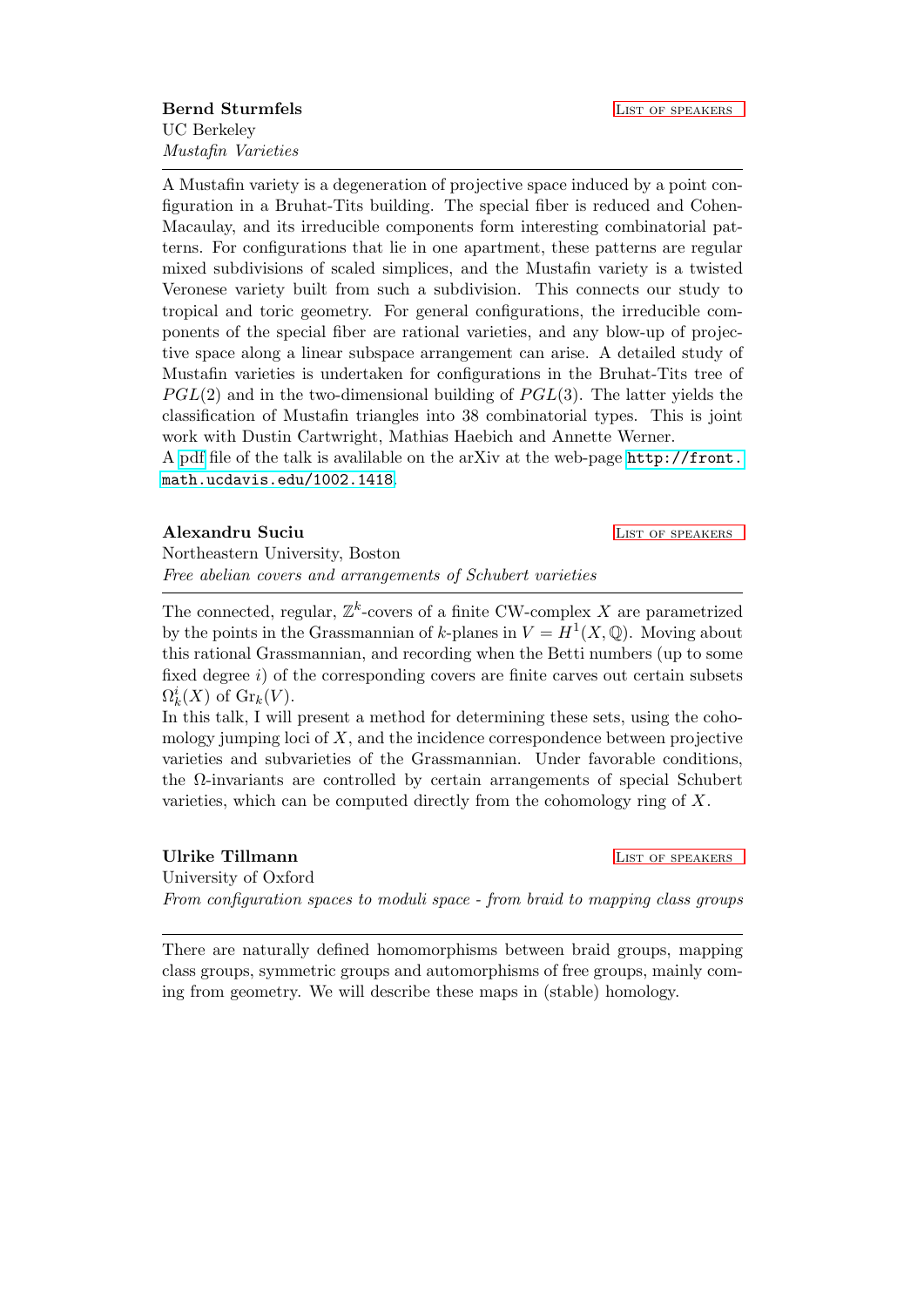<span id="page-6-0"></span>We study geometric objects associated to (finite) Weyl groupoids. Weyl groupoids arose from the work of V. Kac in his work on Lie superalgebras and independently in the study of Nichols algebras. Weyl groupoids include the classical (finite) Weyl groups as an important but very special case. We are interested in the weak order, the Coxeter complex and the hyperplane

arrangement associated to a Weyl groupoid. For Weyl groups or more generally Coxeter groups it is known that all these objects exhibit very nice behavior. We show which properties extend from the classical to the Weyl groupoid case and give examples when the extension fails.

This is joint work with I. Heckenberger

#### <span id="page-6-1"></span>Masahiko Yoshinaga LIST OF SPEAKERS

Kyoto University Minimal stratification for line arrangements

Several types of minimal presentations of  $\pi_1$  for arrangements complements have been known since long time. More generally, arrangements complements are known to be homotopy equivalent to minimal CW complex. In this talk, we focus on two dimensional complexified real arrangements and introduce "minimal stratification" which can be considered as a dual notion to minimal CW complex.

As applications, we will give a new minimal positive homogeneous presentation for the fundamental group, and discuss how to recover local system cohomology groups from the Aomoto complex.